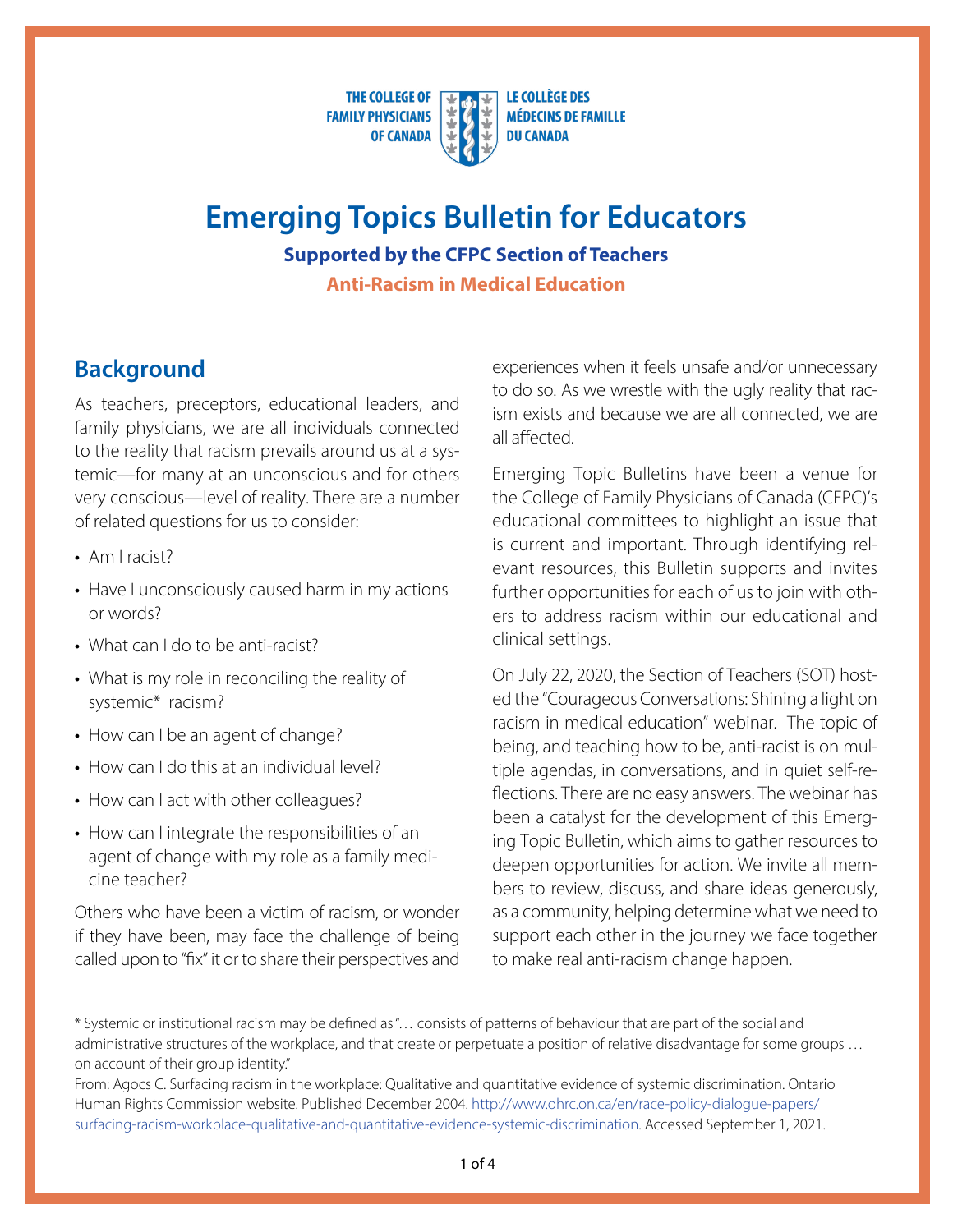# **CFPC Educational Frameworks**

- *Health and Health Care Implications of Systemic Racism on Indigenous Peoples in Canada*<sup>2</sup> is a bold resource developed by the Indigenous Health Working Group (now the Indigenous Health Committee) and is a must-read to understand how systemic racism affects population and patient health and what can be done to address it.
- *The Family Medicine Professional Profile3* describes the collective commitment of family physicians to people living in Canada to deliver generalist, community-adaptive care. The commitment includes providing equitable and culturally safe care to First Nations, Inuit, and Métis peoples and all who are impacted from an equity, diversity, and inclusion perspective due to any form of systemic racism.
- *The Family Medicine Residency Training Profile4* documents the CFPC's training aspiration and approach to producing socially accountable family physicians who provide collaborative comprehensive care. It includes descriptions of core professional activities that are founded upon principles of health care equity, cultural humility, and safety.
- *CanMEDS-Family Medicine5* is the competency framework for all family physicians. The behavioural expectations of providing inclusive and culturally safe therapeutic patient relationships and practice environments, with accessibility to culturally appropriate care, is explicitly described. It can be used by program directors to design curricula, and by teachers, practitioners, and learners at all stages to reflect on their own competency alignment.
- CanMEDS-FM Indigenous Health Supplement<sup>6</sup> and related resources are specifically written to help family physicians provide high-quality care to Indigenous peoples living in Canada. This resource outlines critical knowledge and skills needed for effective therapeutic interactions and culturally safe care of Indigenous patients and their families and communities through an adaptation of the CanMEDS-FM competency framework. It can serve as a helpful resource for use with other populations who face racism or experience systemic equity, diversity, and inclusion challenges.
- *Assessment Objectives for Certification in Family Medicine7* include behavioural elements related to cultural competence including observable behaviour descriptors reflected specifically in the skill dimensions of patient centred clinical approach, communication, clinical decision-making and professionalism. Key Features within priority topics related to contraception, immigrants, and well baby care amongst others, highlight approaches to decision-making and modifying approaches that demonstrate awareness of racism, equity, diversity and inclusion when providing competent care delivery.
- *Priority Topics for the Assessment of Competence in Rural and Remote Medicine8* is residency training assessment resource (core family medicine) published by the CFPC in 2018. It includes Priority Topics in Indigenous Health (Topic 15), Cultural Safety and Sensitivity (Topic 18), and describes socio-cultural preference and difference dimensions in Patient Transfer (Topic 2), Psychiatric Emergencies (Topic 6) and Intrapartum Care (Topic 11).
- The CFPC Red Book<sup>9</sup> includes new Program Goals and Guiding Principles. All programs are required to prepare family physicians to engage and work effectively with diverse people and populations, guided by the competencies outlined in CanMEDS-FM and CanMEDS-FM Indigenous Health and demonstrated in the Assessment Objectives. At a national, cross-College level, the CFPC, Royal College of Physicians and Surgeons of Canada, and Collège des médecins du Québec are working to enhance the visibility of Indigenous health provisions and expectations that cross all organizations' accreditation standards.
- *General Standards of Accreditation for Institutions with Residency Programs10* is a conjoint document from the Canadian Residency Accreditation Consortium (Can-RAC), in which the "Equity, Diversity and Inclusion" statement precedes the Standards. The three CanRAC Colleges have collectively embarked on a process to recognize and address issues related to equity, diversity, and inclusion through the Postgraduate Medical Education accreditation standards. The primary objective of this work is ensuring that learning and, ultimately, care environments are inclusive, psychologically and culturally safe, and free from systemic bias.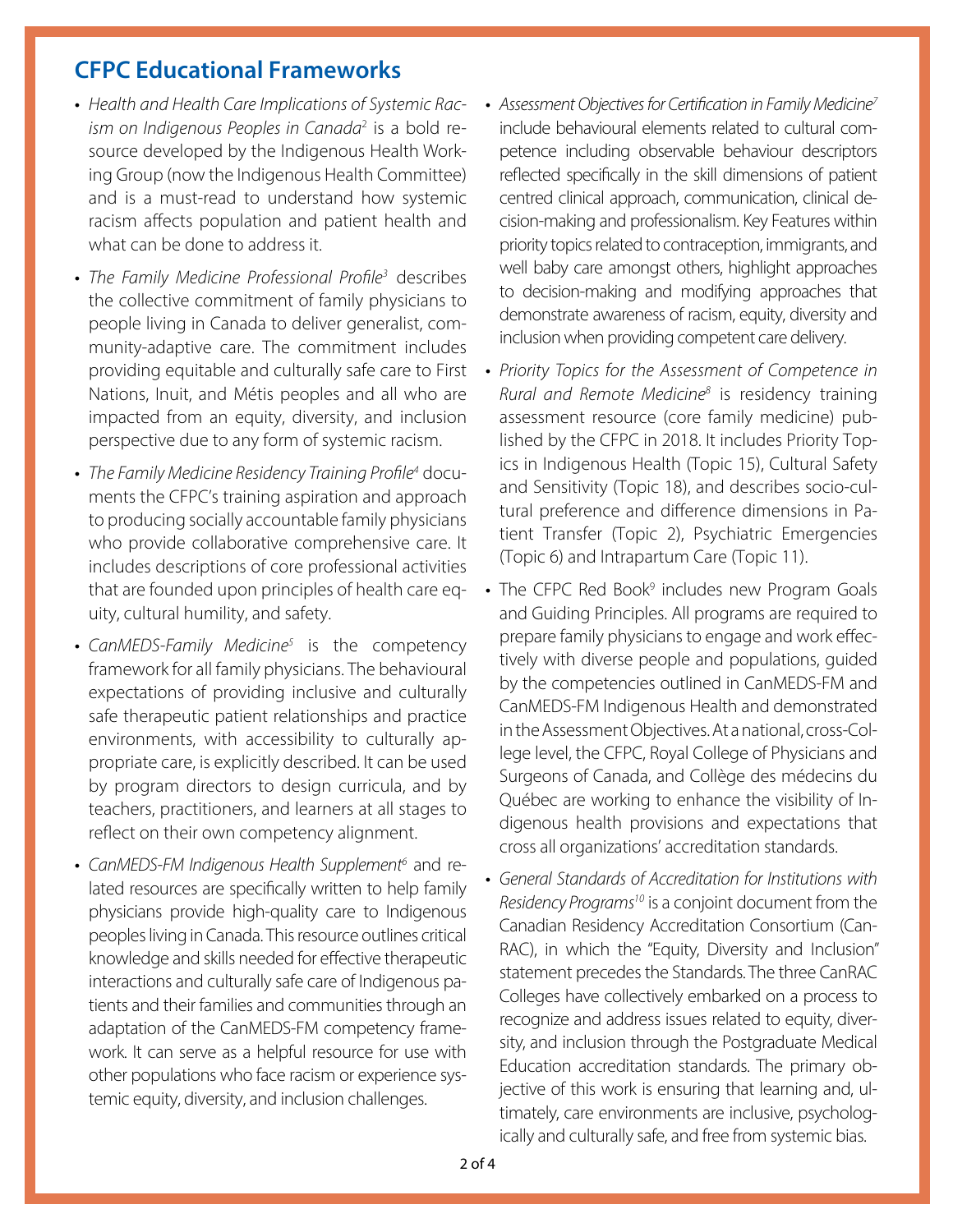# **Additional Educational Resources**

- Graves L, Horrey K, Hubinette M, Oandasan I, Freeman R. Creating dialogue on culture and bias in the learner-teacher relationship. *Can Fam Phys*. 2021;67(7):544-546. Available from: [https://www.cfp.ca/](https://www.cfp.ca/content/67/7/544) [content/67/7/544.](https://www.cfp.ca/content/67/7/544) Accessed August 27, 2021.
- Alberta College of Family Physicians. Interrupting Racism in Your Family Practice: An Indigenous Perspective [webinar]. November 19, 2020. [https://www.youtube.com/watch?v=pq\\_jG6qZzNU](https://www.youtube.com/watch?v=pq_jG6qZzNU). Accessed August 27, 2021.
- Society of Rural Physicians of Canada. Indigenous Health website [links for webinars and other resources]. [https://srpc.ca/indigenous\\_health.](https://srpc.ca/indigenous_health) Accessed August 27, 2021.
- • Breault P. The system is me too... [blog]. *Can Fam Phys*. October 8, 2020. Available from: [https://www.cfp.](https://www.cfp.ca/news/2020/10/08/10-08) [ca/news/2020/10/08/10-08](https://www.cfp.ca/news/2020/10/08/10-08). Accessed August 27, 2021.
- • Funnell S, Kitty D, Schipper S. Moving toward anti-racism. *Can Fam Phys*. 2020;66(8): 617. Available from: <https://www.cfp.ca/content/66/8/617>. Accessed August 27, 2021.
- Humphrey HJ, Levinson D, Nivet MA, Schoenbaum SC. Addressing Harmful Bias and Eliminating Discrimination in Health Professions Learning Environments: An Urgent Challenge. *Acad Med*. 2020;95(12S Addressing Harmful Bias and Eliminating Discrimination in Health Professions Learning Environments):S1-S4.
- Hamour AF. Compassion: Our Superpower for Dealing with Discriminatory Patients [blog]. CMAJ Blogs. December 13, 2020. Available from: [https://cmajblogs.com/compassion-our-superpower-for-dealing](https://cmajblogs.com/compassion-our-superpower-for-dealing-with-discriminatory-patients/)[with-discriminatory-patients/](https://cmajblogs.com/compassion-our-superpower-for-dealing-with-discriminatory-patients/). Accessed August 27, 2021.
- Wheeler DJ, Zapata J, Davis D, Chou C. Twelve tips for responding to microaggressions and overt discrimination: When the patient offends the learner. *Med Teach*. 2019;41(10):1112-1117.
- • Wilson SA. Racism Is Real. Racism Is Complicated. Racism Is Real Complicated. *Fam Med*. 2019;51(1):8- 10. Available from: [https://journals.stfm.org/familymedicine/2019/january/wilson-commentaryjan19/.](https://journals.stfm.org/familymedicine/2019/january/wilson-commentaryjan19/) Accessed August 27, 2021.
- Society of Teachers for Family Medicine. *Toolkit for Teaching About Racism in the Context of Persistent Health and Healthcare Disparities*. Available from: [https://bit.ly/3BhQy0T.](https://bit.ly/3BhQy0T) Accessed August 27, 2021.
- Holm AL, Rowe Gorosh M, Brady M, White-Perkins D. Recognizing Privilege and Bias: An Interactive Exercise to Expand Health Care Providers' Personal Awareness. *Acad Med*. 2017;92(3):360-364. Available from: [https://bit.ly/3Bni65f.](https://bit.ly/3Bni65f) Accessed August 27, 2021.
- Jones C. Allegories on race and racism [TEDxEmory]. Available from: [https://www.youtube.com/](https://www.youtube.com/watch?v=GNhcY6fTyBM) [watch?v=GNhcY6fTyBM.](https://www.youtube.com/watch?v=GNhcY6fTyBM) Accessed August 27, 2021.
- McIntosh P. How to recognize your white privilege—and use it to fight inequality [TEDxTimberlaneSchools]. Available from: [https://bit.ly/2Wv5R7g.](https://bit.ly/2Wv5R7g) Accessed August 27, 2021.
- • McIntosh P. White Privilege: Unpacking the Invisible Knapsack. *Peace and Freedom*. July/August 1989. Available from: [https://psychology.umbc.edu/files/2016/10/White-Privilege\\_McIntosh-1989.pdf.](https://psychology.umbc.edu/files/2016/10/White-Privilege_McIntosh-1989.pdf) Accessed August 27, 2021.